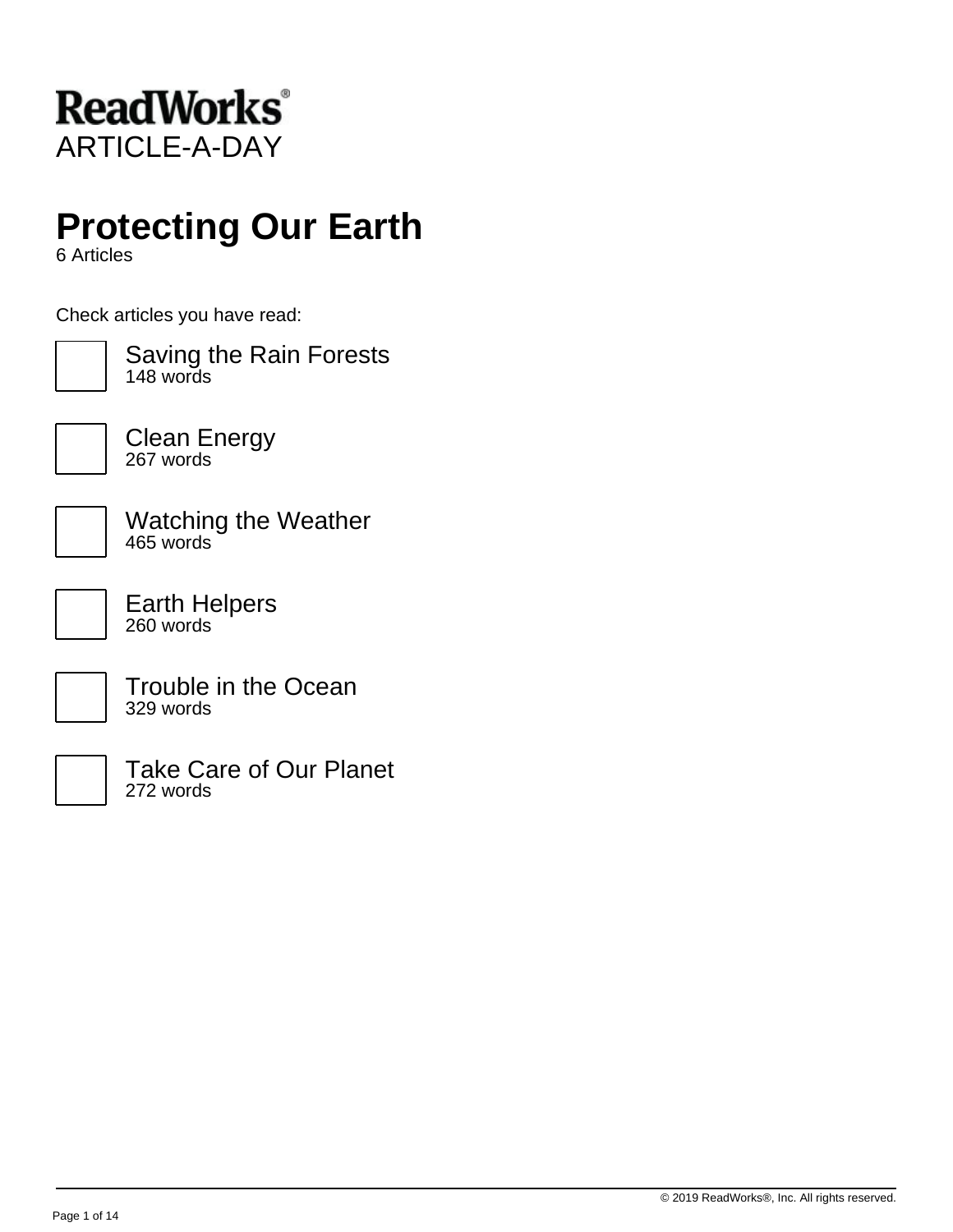## **Saving the Rain Forests**



Tim Flach/Getty Images The red-eyed tree frog lives in the rain forest.

Tropical rain forests are in danger. For years, people have been cutting down trees to make room for farms and roads. Many plants and animals are in danger of becoming **extinct**, or completely gone.

"When rain forests are cut down, animals lose their homes," says Kerry Zobor. She works at the World Wildlife Fund. "More carbon dioxide fills the air. Scientists think that makes Earth get warmer. If it gets too hot, it could cause many animals to go extinct."

The World Wildlife Fund is a group working to protect animals and **habitats**. A habitat is a place in nature where an animal or a plant lives. "We are working every day to help save rain forests around the world," says Zobor.



Brent Stirton/Getty Images A large area of this rain forest has been destroyed.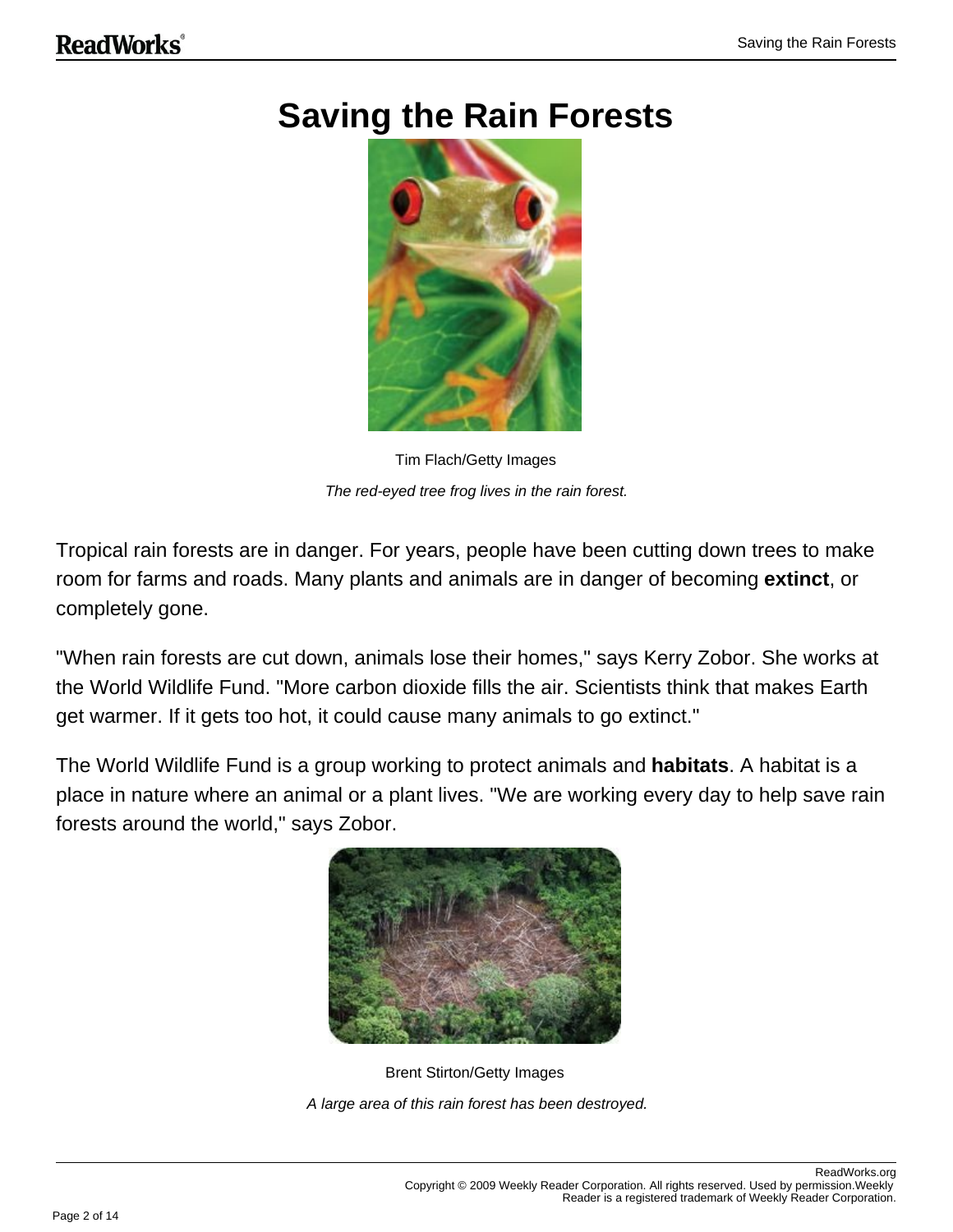## **Clean Energy**

# **Power From the Sun and Wind**

## **Learn about Earth-friendly energy**

What do people need to light their homes and drive cars? Energy! It gives power to many things we need and use.

Most of the energy people use comes from coal, oil, and gas. They are called fossil fuels. Those fuels come from fossils under the ground. Fossils are the remains of plants and animals that lived long ago.

Burning fossil fuels pollutes the air. The air becomes dirty. That can be harmful to people, animals, and plants.

Now more people are using clean energy. Such energy does not pollute the air. Two kinds of clean energy are wind power and solar power. Solar means "from the sun."

## **Solar Power**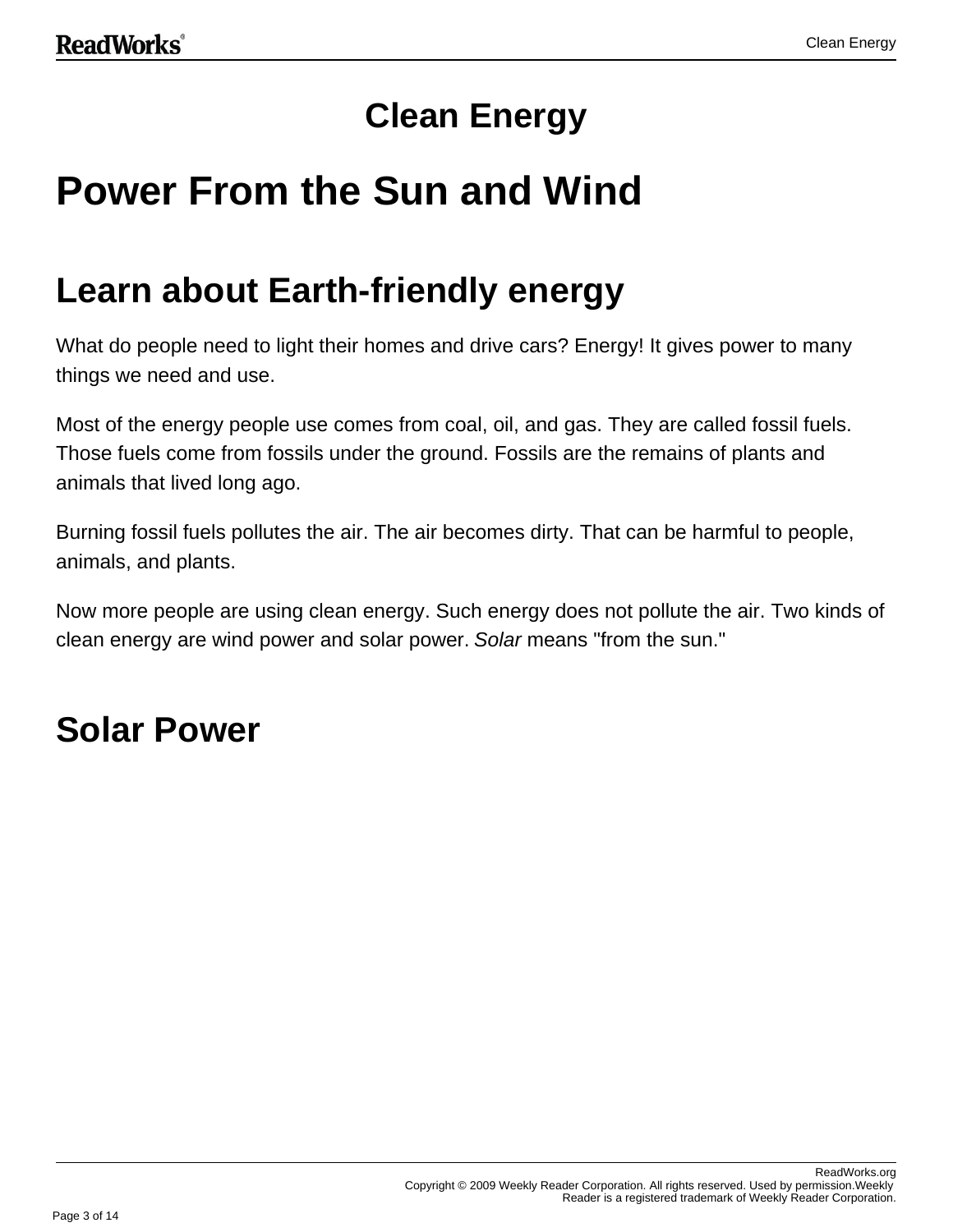

Construction Photography/Corbis

The sun gives Earth heat and light. Some homes have solar panels on the roof. The panels collect sunlight and turn it into **electricity.** That is a kind of energy. It lets people do many things. For example, we use electricity to light our homes and watch television. Solar power can also be used to warm up the water in our homes.



WENN/Newscom The Antro Solo is a solar-powered car.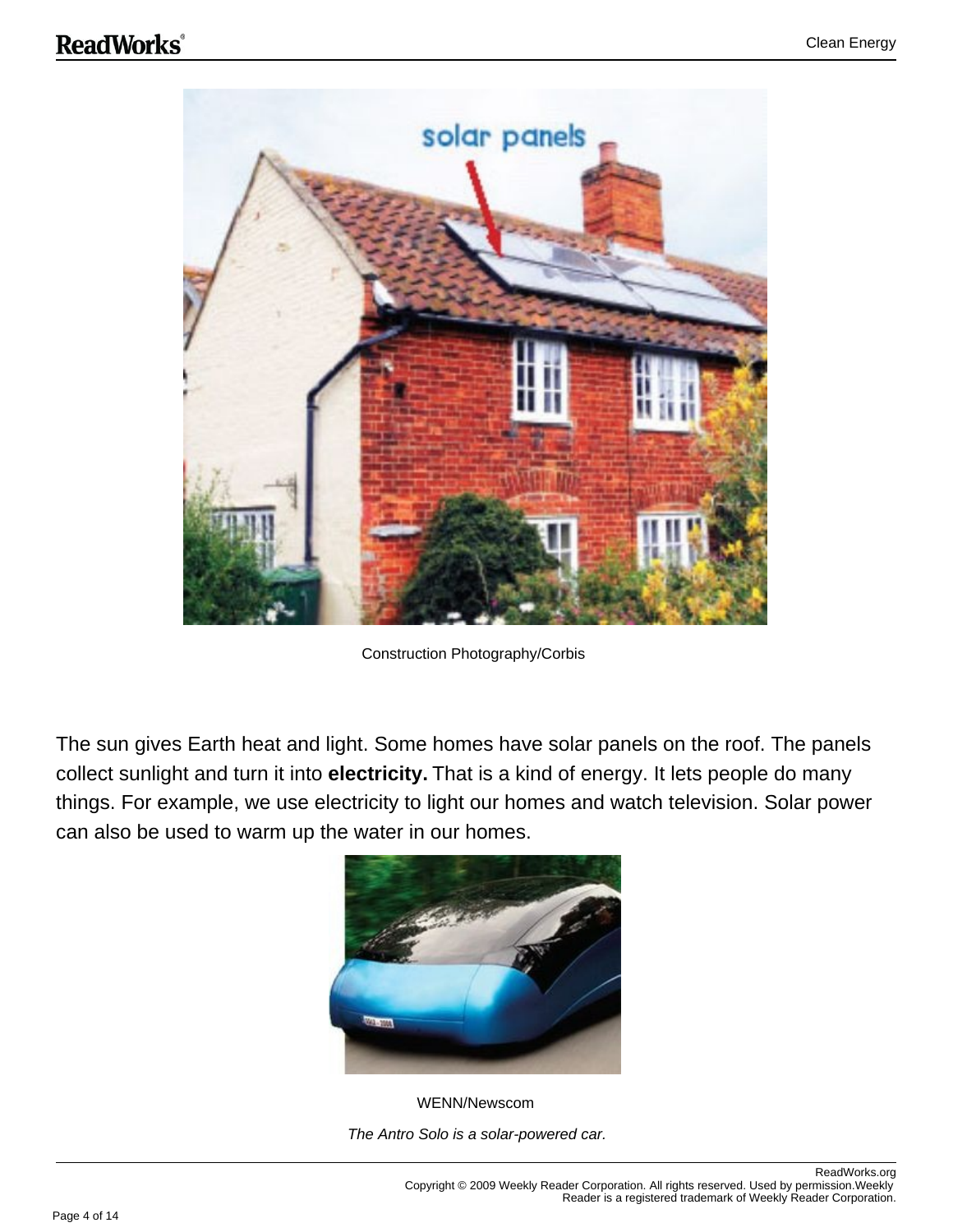### **ReadWorks**®

#### Wind Power

People can turn wind energy into electricity. Wind turbines are machines that spin when the wind blows. They make electricity.



Raimund Koch/Corbis Wind turbines are often as tall as 20-story buildings. The blades can be more than 100 feet long.

Wind turbines are grouped together in wind farms. Some wind farms have hundreds of wind turbines. The Roscoe Wind Farm in Texas has 627 turbines. They can power 230,000 homes.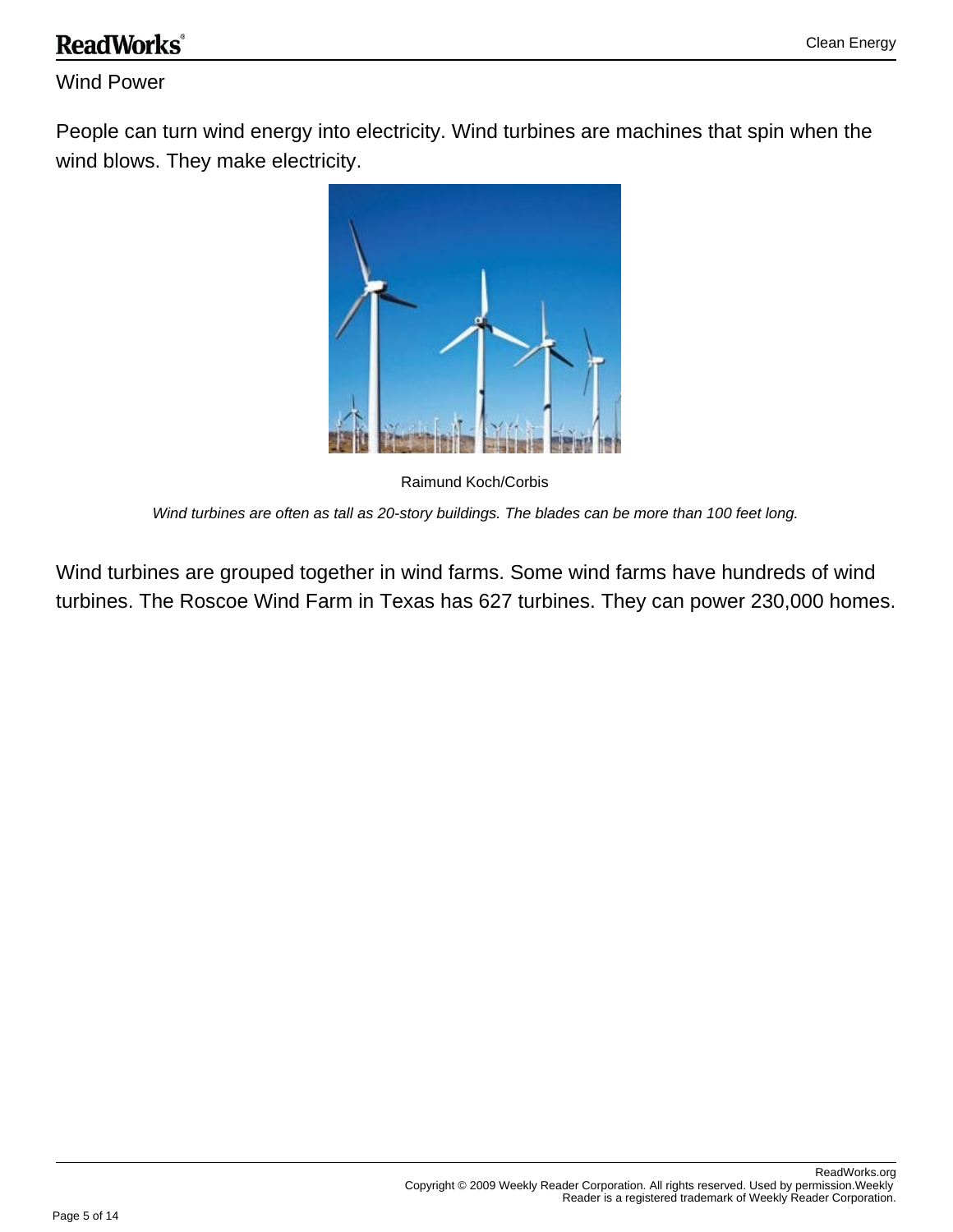

Do you know what the weather will be tomorrow? A weather report can tell you. But what will the weather be like in ten years? Or 20 years? Or 100 years?

No one knows for sure. But some scientists say that our long-range weather outlook isn't good.

Those scientists say the summers will be hotter. They say that warmer, wetter winters are on the way. Severe droughts, floods, wildfires, and storms are also possible.

What's the cause of all those wacky weather changes? Experts say that humans are.

### **Warming the Globe**

Some weather changes are due to global warming. Global warming happens when gases in the air trap the sun's energy. That energy heats Earth. Without the gases, the energy would escape into space.

Some global warming is good. Without it, Earth would be too cold to live on.

For years, though, humans have created lots of air pollution. The pollution traps more of the sun's heat. In turn, Earth has grown warmer, experts say. This could lead to bad weather.

### **Melting the Ice**

There are some signs of global warming. One of the signs is happening in the coldest parts of the world.

Near the North and South poles, vast ice sheets are breaking up.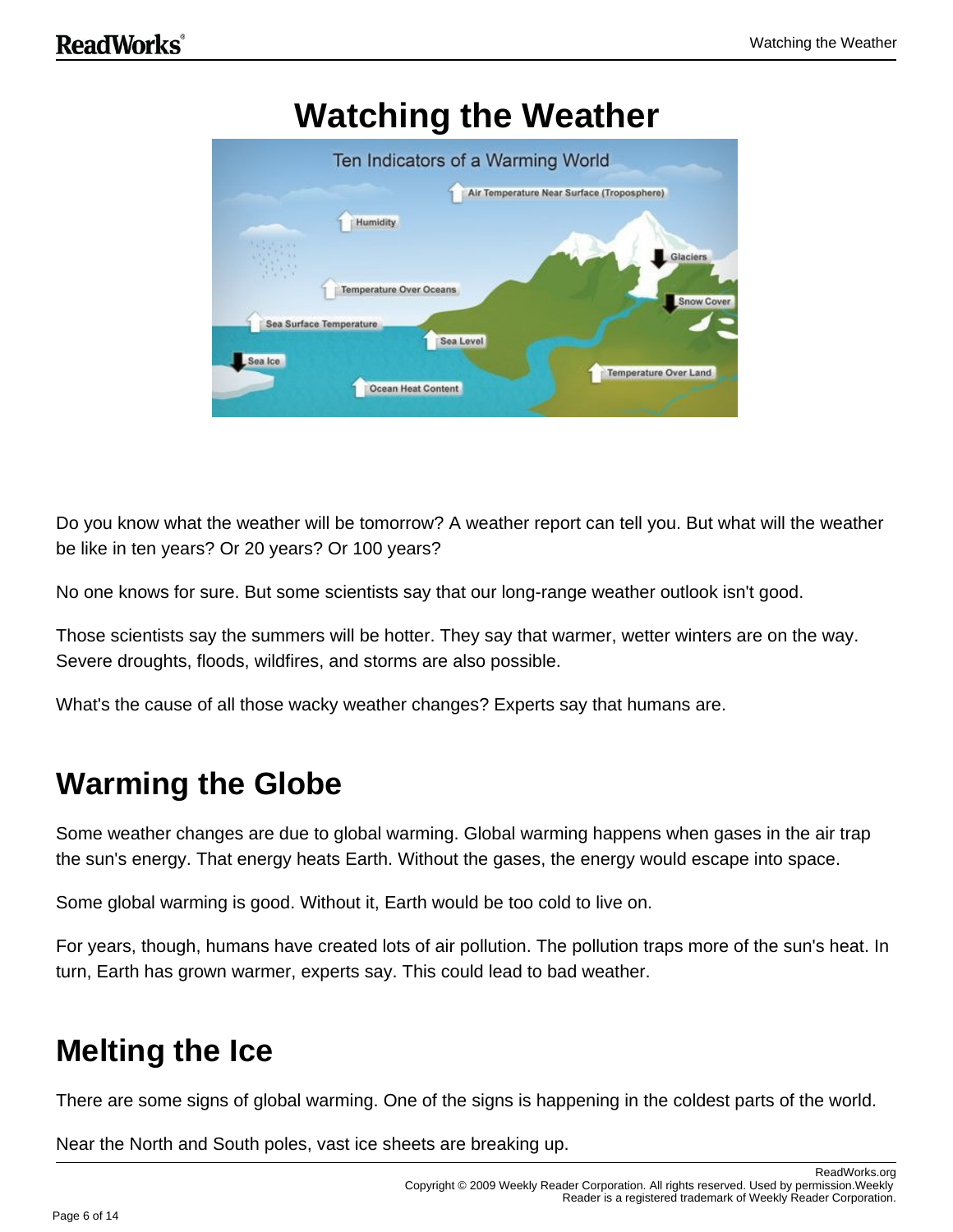Earth's glaciers (GLAY-shers) are also melting. A glacier is a huge mass of ice that slowly moves. Experts say some glaciers may vanish by the year 2100.

## **A Rising Tide**

As the ice melts, ocean levels rise. Experts say that levels have risen 4 to 10 inches in the past 100 years. Levels could rise 3 feet in the next 100 years!

High ocean levels might lead to floods along U.S. coasts. Some coastal areas might disappear under water.

That change might also bring more storms. Hurricanes are storms that create high wind and rainfall. They are strongest over water. Higher sea levels might lead to stronger hurricanes on U.S. shores.

## **Drying Out**

In some areas, though, global warming might lead to drier weather. Dry weather often leads to droughts. A drought is a long period of very dry weather.

Droughts hit parts of the country this year. If experts are right, global warming could cause less rain to fall in the Midwest. This would be hard on plant life and people.

Droughts kill off crops. And dried-out plants and trees could lead to wildfires.

### **What's the Answer?**

Scientists say that cutting down on air pollution will slow global warming. One way to lower air pollution is to drive less. Cars cause a lot of pollution. People also need to find cleaner ways to make electricity.

Experts aren't sure how global warming will change the weather. But they agree that something must be done to stop global warming. The life of future generations depends on it.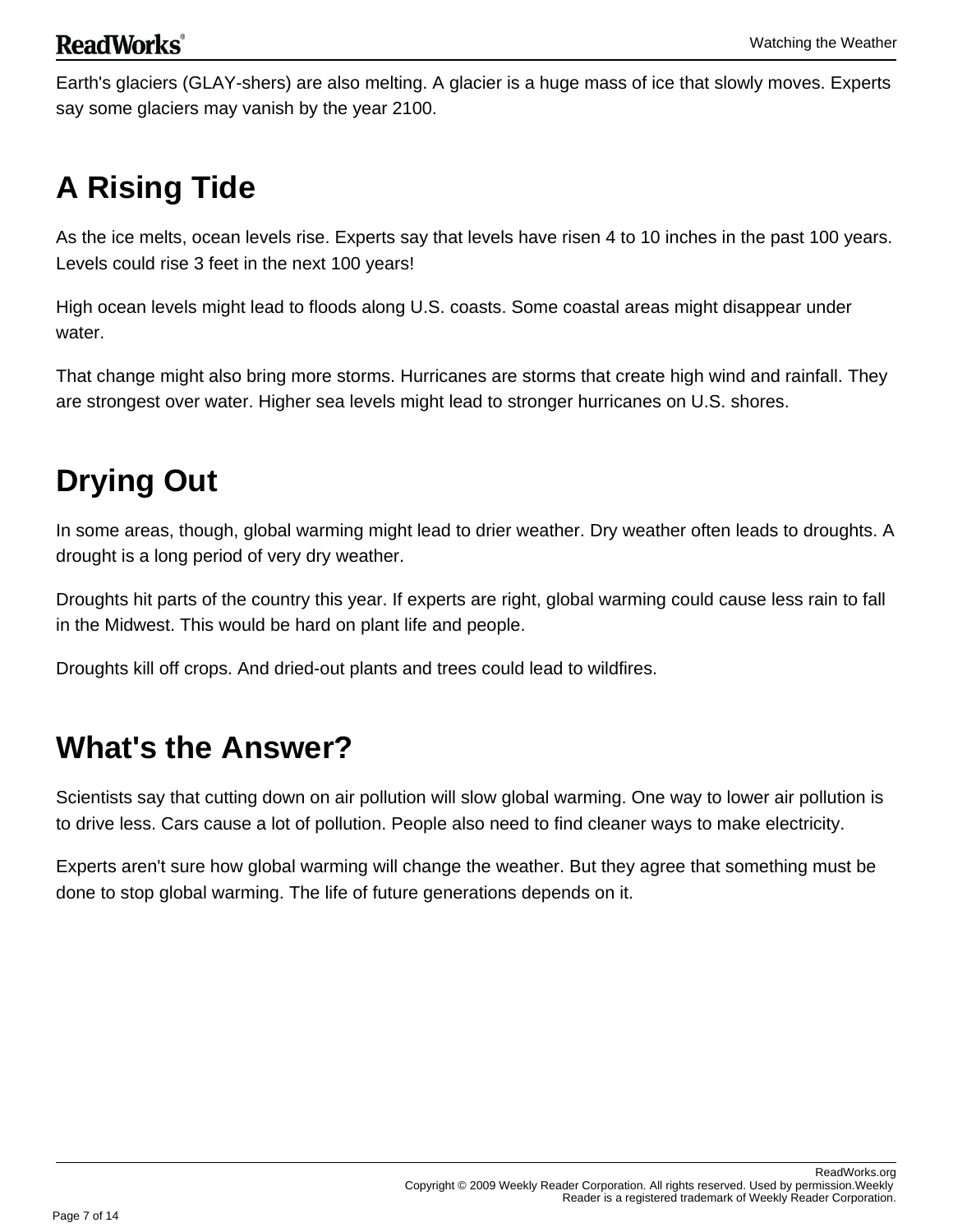## **Earth Helpers**



#### **Take Care of Earth. People work together to help our planet.**

April 22 is Earth Day! That day reminds people to take care of our planet. Many kids and adults will take part in the Great American Cleanup. It is held each year from March 1 to May 31.

Weekly Reader spoke with Gail Cunningham. She is in charge of the Great American Cleanup. She says, "People should get into the habit of taking care of Earth all year long." Here are some ways people can help.

#### **Clean Up Litter**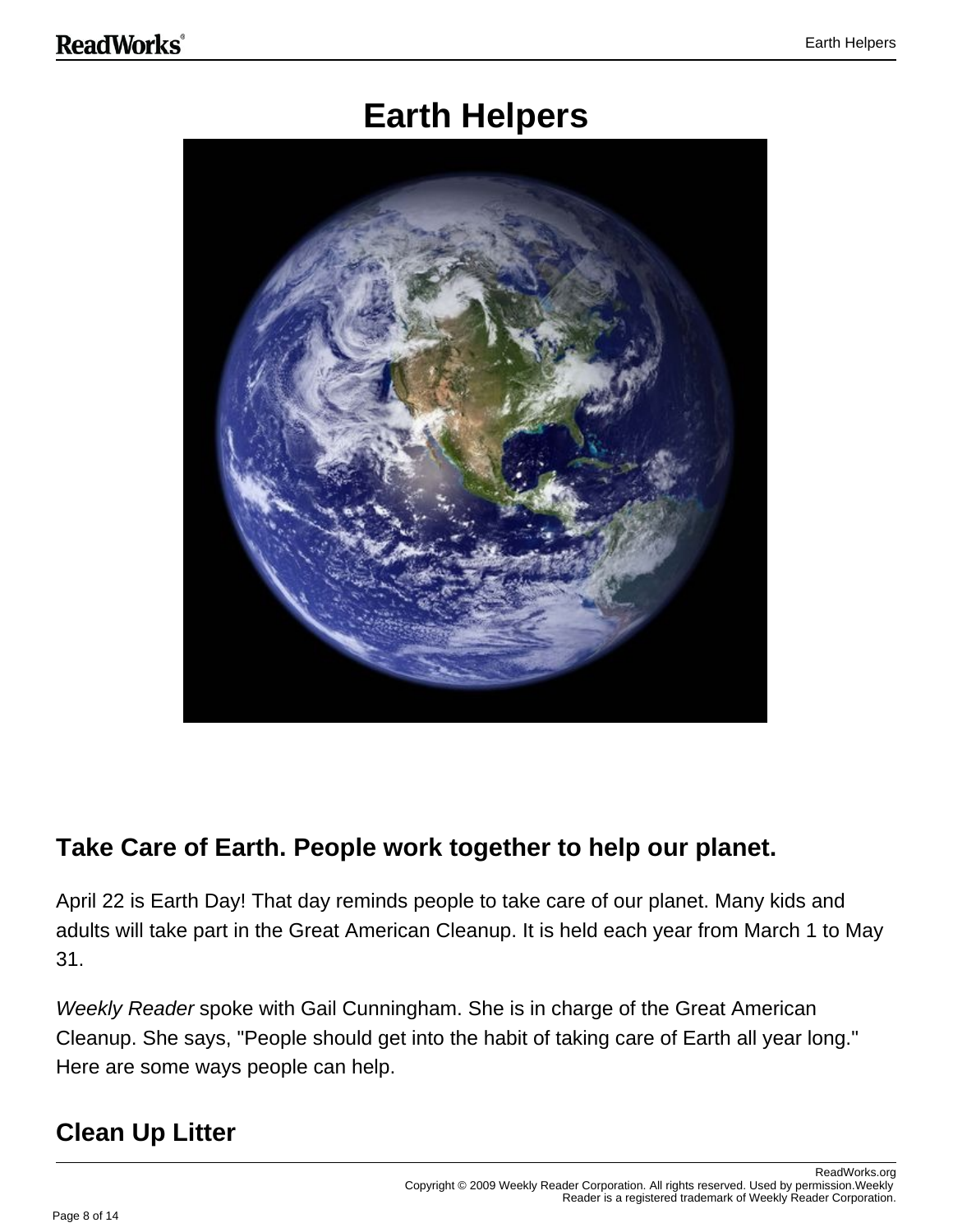#### **ReadWorks**®

People will clean up beaches and parks this year. They will pick up **litter**, or trash. Animals can mistake litter for food and choke on it. In 2014, volunteers for the Great American Cleanup collected more than 37 million pounds of litter and debris.

#### **Plant a Tree**

Many people will plant trees. Volunteers planted more than 41,000 trees in 2014. Trees are very important. They help clean the air. They also give off a gas called **oxygen**. People and animals need oxygen to live.

### **Recycle**

People will **recycle** paper, bottles, and cans. When something is recycled, it is made into something new. Volunteers collected more than 250 million pounds of items to be used for recycling or reusing in 2014. Many of these items were bottles, which a company used to make backpacks for kids.

A few years ago, the bottles were made into fleece jackets. Those jackets were given to kids who didn't have enough warm clothing. "It is wonderful to turn plastic bottles into something fantastic," says Cunningham.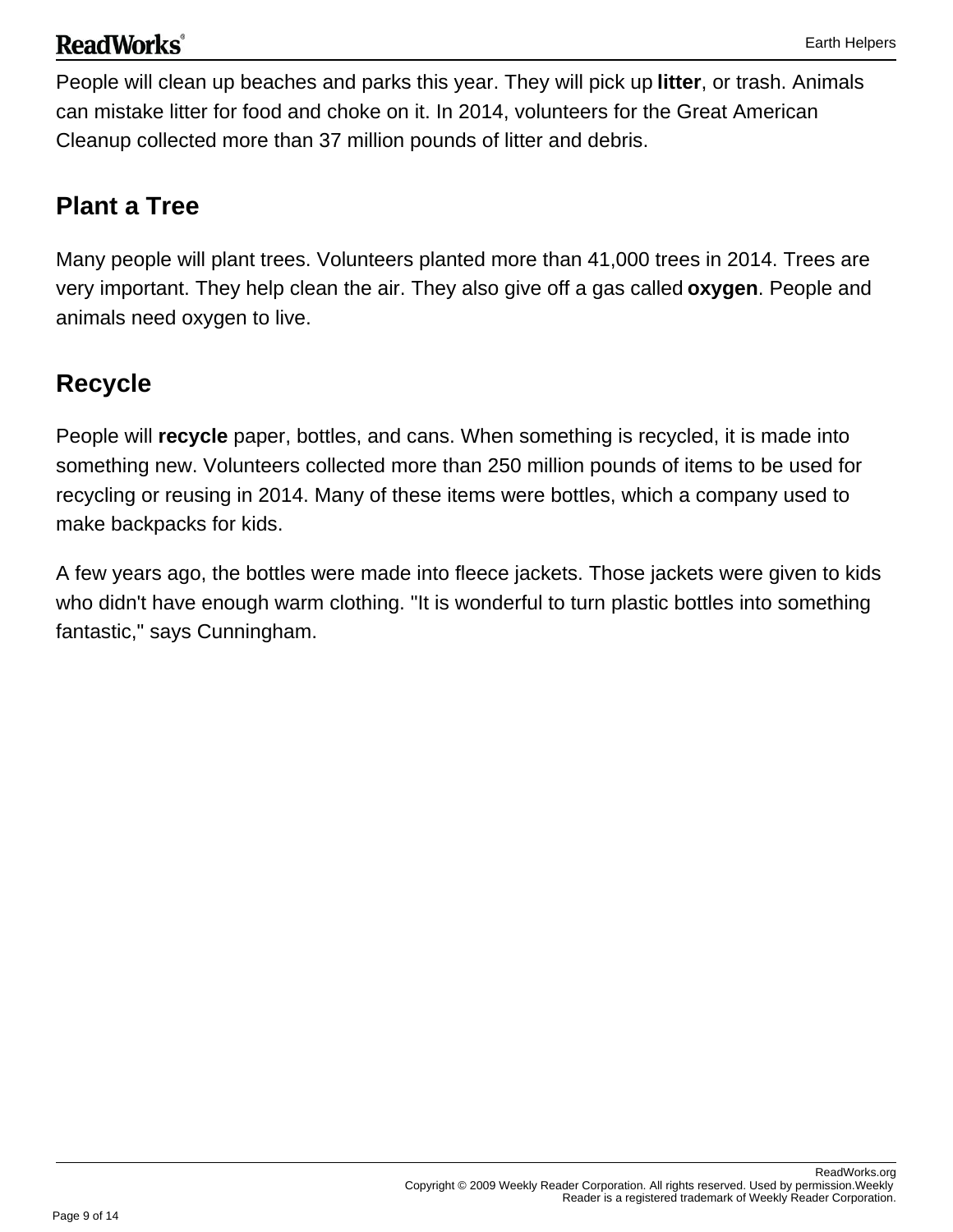## **Trouble in the Ocean**

## **Save the Ocean Animals**

## **Some sea creatures need help.**

Many kinds of animals live in the ocean. Some of those animals are endangered. That means they are in danger of dying out. Only a few are left in the world. Scientists are trying to keep endangered animals safe.

### **Green Sea Turtle**



Pacific Stock/SuperStock

The green sea turtle lives in warm waters. An adult green sea turtle eats mostly plants. It can weigh up to 440 pounds. Its shell can grow to 4 feet long. A green sea turtle can't pull its head into its shell the way some turtles can.

Why are green sea turtles endangered? People hunt them for their meat and eggs. The turtles also get trapped in nets used to catch fish. Pollution hurts the turtles too. If turtles eat trash, it can kill them.

## **Blue Whale**



Denis Scott/Corbis

The blue whale is the largest animal in the world. It is as big as an airplane. The whale can grow to 90 feet long and weigh more than 100 **tons.** A ton is equal to 2,000 pounds.

The blue whale lives in all the oceans. It eats tiny animals called krill. A blue whale can eat about 4 tons of krill each day.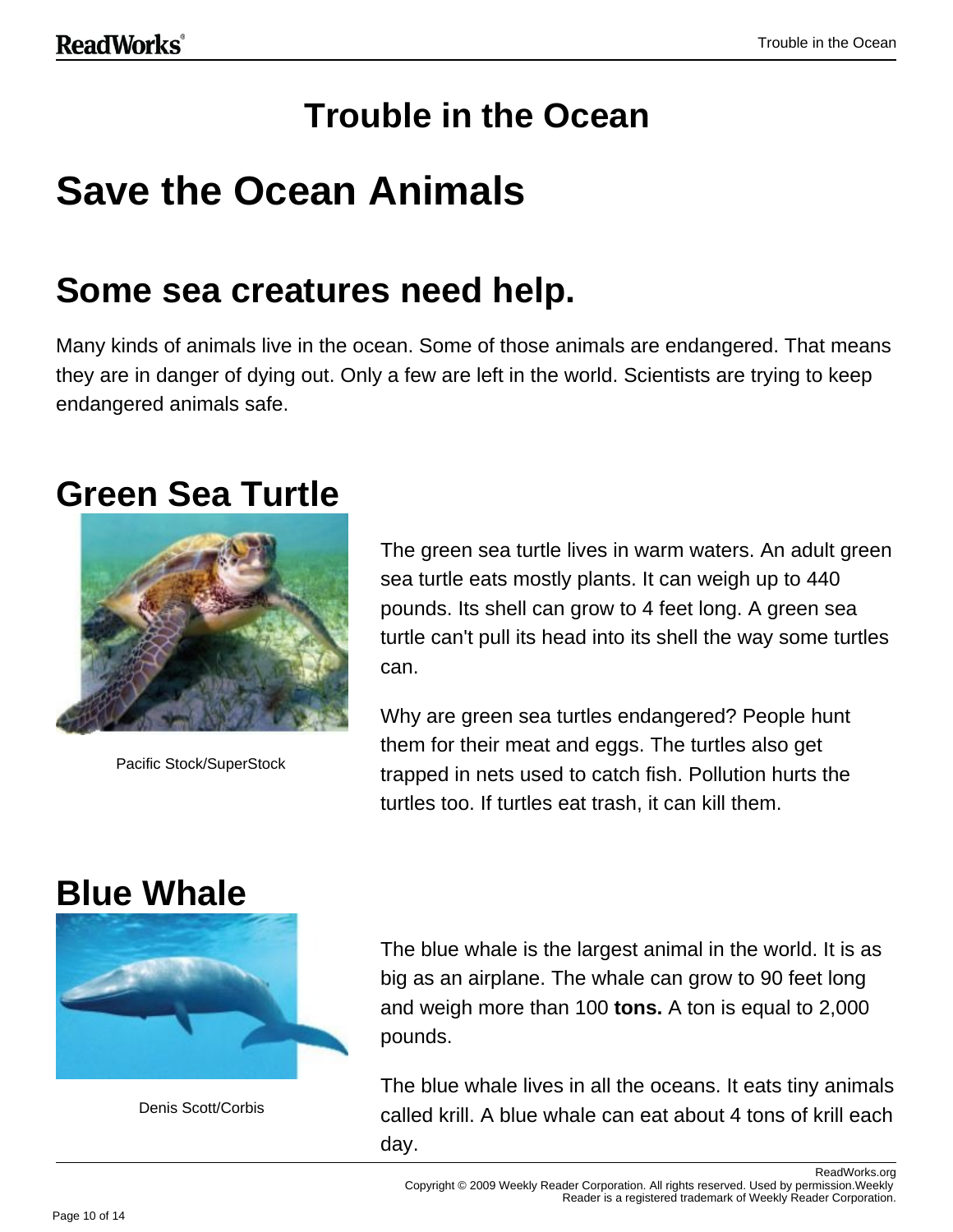#### **ReadWorks**®

Blue whales are endangered. People once hunted them for their meat and fat. The fat was used to make oil for lamps. Special laws now protect blue whales. People no longer hunt them.

## **Great White Shark**



Stephen Frink/Science Faction/Corbis

The great white shark is the largest meat-eating shark. It grows to about 15 feet long. It weighs up to 5,000 pounds. The shark has rows of long, sharp teeth. It eats fish, dolphins, seals, and other ocean animals.

Great white sharks are often found in waters near the coast. A coast is land next to the ocean.

People are a threat to great white sharks. People hunt them for their teeth, jaws, and meat. The sharks also get caught in fishing nets.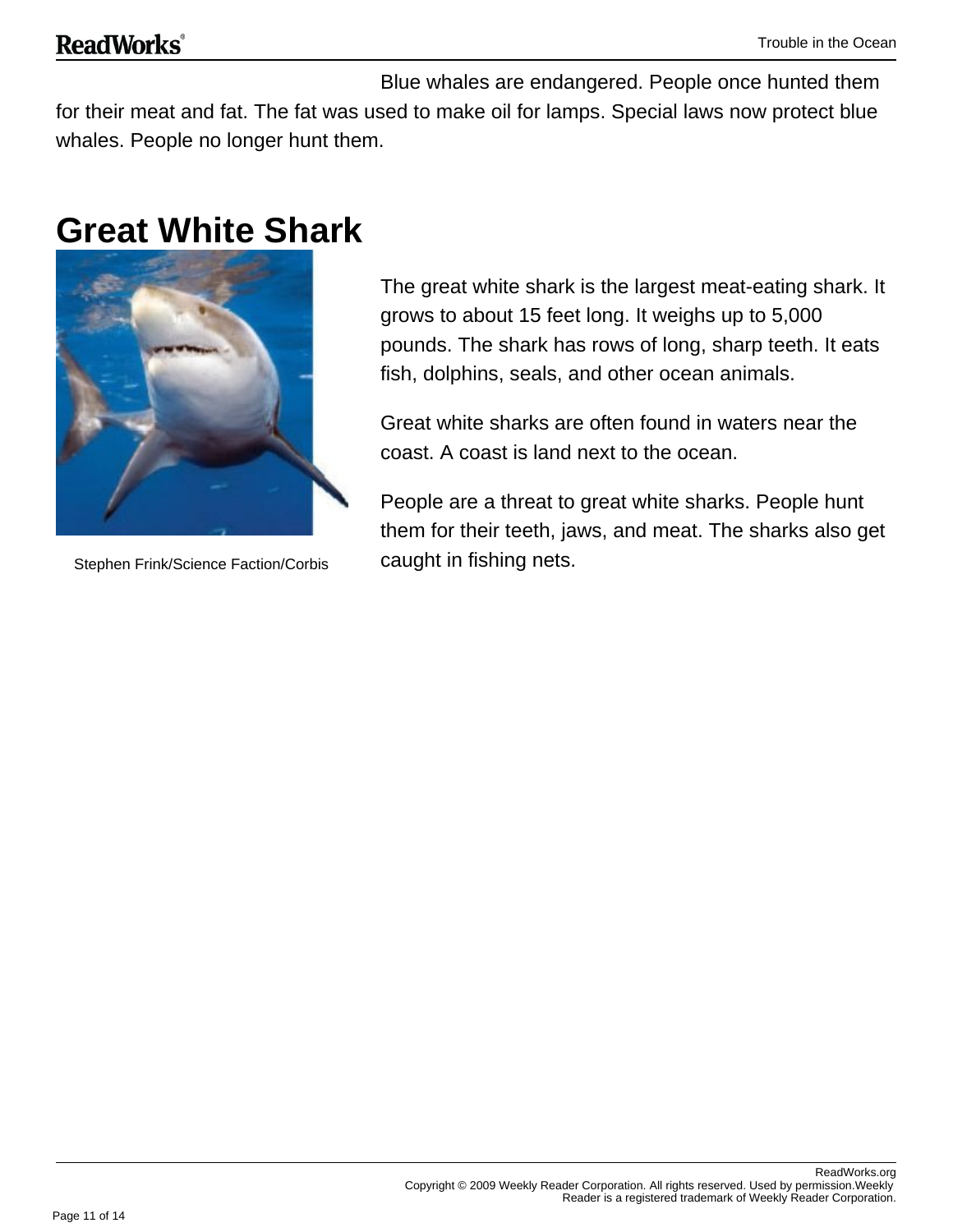## **Take Care of Our Planet**

#### **Keep Earth Clean. You can help solve the trash problem.**

Our trash is piling up. Each American throws away an average of about 4½ pounds every day. That adds up to more than 1,600 pounds of trash per person every year!

The trash includes bottles, cans, boxes, paper, tires, and much more. Much of it ends up in **landfills**. Those are places where people dump trash.

April 22 is Earth Day. The day reminds people to take care of the earth. People can help by following the three Rs-reduce, reuse, and recycle.



Britt Erianson/Getty Images Many types of plastics can be recycled.

#### **Reduce**

You can **reduce** the amount of trash you throw away. Reduce means "to make less." Here are some ways to make less trash:



FoodPix/Jupiter Images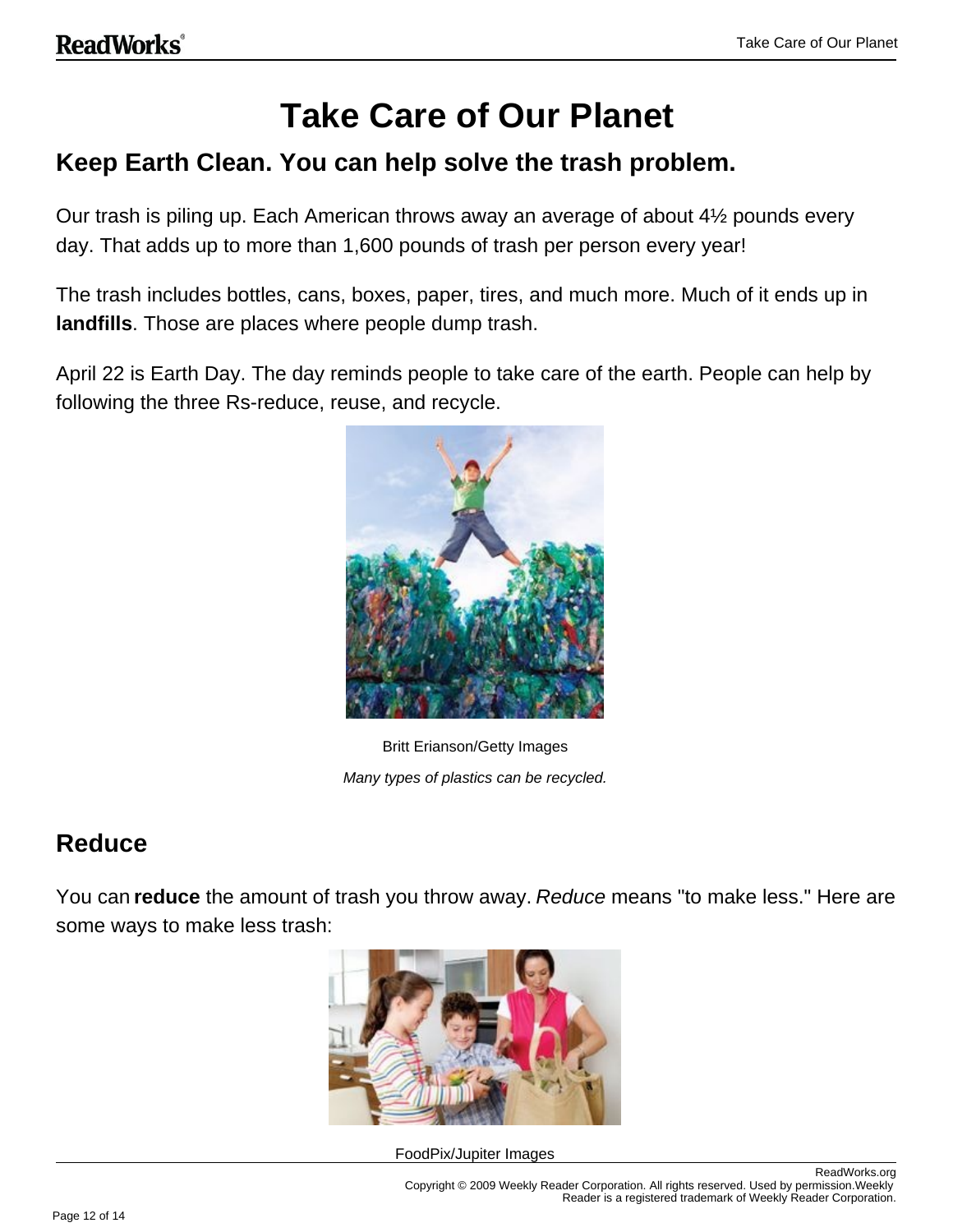- · Use less paper by writing on both sides of each sheet.
- · Instead of throwing out old toys or clothes, sell or donate them.
- · If you buy something, don't ask for a paper or plastic bag. Instead bring your own cloth bag.

#### **Recycle**

You can **recycle**. When something is recycled, it is made into something new. Here are some items that can be taken to a recycling center.



Image Source/Getty Images

- · cardboard
- · aluminum cans
- · paper
- · certain plastics
- · glass bottles
- · newspaper

#### **Reuse**

You can try to **reuse** things before you throw them in the trash. Reuse means "to use again." Here are some examples: